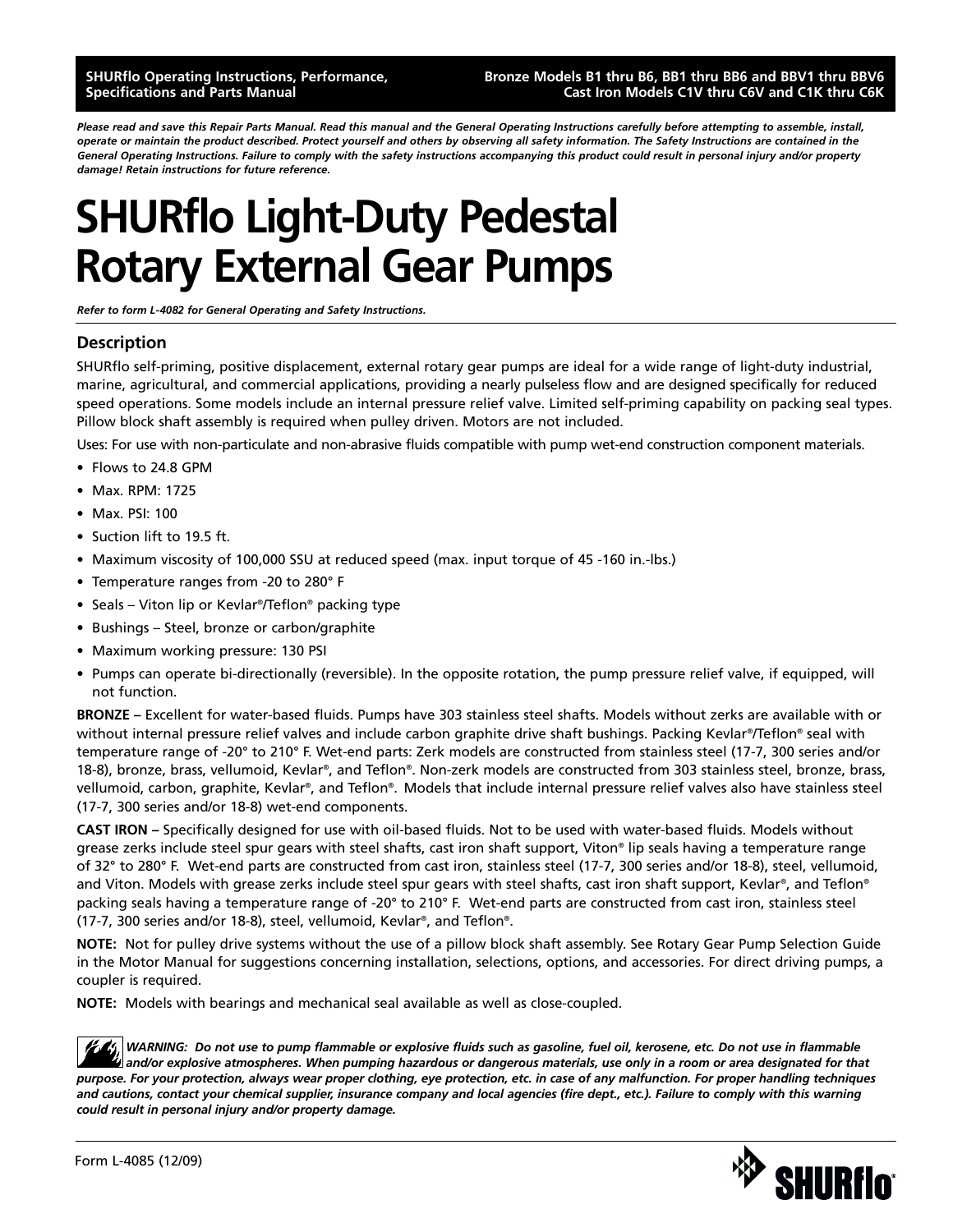### **Performance**

|                 | GPM Pumping 10 Wt. Oil at 70° F (500 SSU) |       |                     |             |             |                  |           |               |     |               |              |               |                |                |                |
|-----------------|-------------------------------------------|-------|---------------------|-------------|-------------|------------------|-----------|---------------|-----|---------------|--------------|---------------|----------------|----------------|----------------|
| <b>Bronze</b>   | <b>Cast Iron</b>                          | Port  | Max. Input          | <b>Pump</b> | Suction**   | <b>Free Flow</b> |           | <b>25 PSI</b> |     | <b>50 PSI</b> |              | <b>75 PSI</b> |                | <b>100 PSI</b> |                |
| <b>Models</b>   | <b>Models</b>                             | Size* | Torque in.-Ibs. RPM |             | Lift $(ft)$ | <b>GPM</b>       | <b>HP</b> | <b>GPM</b>    | HP  | <b>GPM</b>    | <b>HP</b>    | <b>GPM</b>    | HP             | <b>GPM</b>     | <b>HP</b>      |
| <b>B1</b>       | C1K                                       |       |                     | 900         | 1.5         | 1.2              | 1/4       | 1.0           | 1/4 | 0.8           | 1/4          | 0.6           | 1/4            | 0.4            | 1/4            |
| BB1             | C1V                                       | 1/4   | 45                  | 1200        | 2.0         | 1.6              | 1/4       | 1.5           | 1/4 | 1.4           | 1/4          | 1.3           | 1/4            | 1.2            | 1/3            |
| BBV1            |                                           |       |                     | 1725        | 2.5         | 2.2              | 1/4       | 2.1           | 1/4 | 2.0           | 1/4          | 2.0           | 1/3            | 1.9            | 1/2            |
| B <sub>2</sub>  | C <sub>2</sub> K                          |       |                     | 900         | 1.5         | 2.5              | 1/4       | 2.5           | 1/4 | 2.4           | 1/4          | 2.3           | 1/3            | 2.1            | 1/4            |
| B <sub>B2</sub> | C2V                                       | 1/4   | 45                  | 1200        | 2.2         | 3.3              | 1/4       | 3.3           | 1/4 | 3.2           | 1/4          | 3.1           | 1/3            | 2.9            | 1/3            |
| BBV2            |                                           |       |                     | 1725        | 3.5         | 4.8              | 1/3       | 4.8           | 1/3 | 4.7           | 1/2          | 4.6           | 1/2            | 4.4            | 3/4            |
| B <sub>3</sub>  | C <sub>3</sub> K                          |       |                     | 900         | 2.8         | 3.7              | 1/4       | 3.6           | 1/3 | 3.5           | 1/3          | 3.4           | 1/2            | 3.2            | 1/2            |
| BB <sub>3</sub> | C <sub>3</sub> V                          | 3/8   | 90                  | 1200        | 5.7         | 4.9              | 1/4       | 4.8           | 1/3 | 4.7           | 1/2          | 4.6           | 1/2            | 4.4            | 3/4            |
| BBV3            |                                           |       |                     | 1725        | 7.9         | 7.0              | 1/2       | 6.9           | 1/2 | 6.8           | 3/4          | 6.7           |                | 6.5            | 1              |
| <b>B4</b>       | C4K                                       |       |                     | 900         | 5.1         | 5.6              | 1/3       | 5.5           | 1/3 | 5.4           | 1/2          | 5.3           | 3/4            | 5              | 1              |
| BB4             | C4V                                       | 1/2   | 90                  | 1200        | 6.7         | 7.5              | 1/3       | 7.4           | 1/2 | 7.3           | 3/4          | 7.2           |                | 6.9            |                |
| BBV4            |                                           |       |                     | 1725        | 12.3        | 10.8             | 1/2       | 10.7          | 3/4 | 10.6          | 3/4          | 10.5          |                | 10.2           | $1\%$          |
| B5              | C <sub>5</sub> K                          |       |                     | 900         | 6.6         | 10.8             | 1/2       | 10.6          | 3/4 | 10.5          | 3/4          | 10.4          |                | 10             | 1              |
| BB <sub>5</sub> | C <sub>5</sub> V                          | 3/4   | 160                 | 1200        | 9.3         | 14.3             | 1/2       | 14.2          | 3/4 | 14.1          | 1            | 13.9          | $1\frac{1}{2}$ | 13.5           | $1\frac{1}{2}$ |
| BBV5            |                                           |       |                     | 1725        | 15.2        | 20.6             | 3/4       | 20.5          | 1   | 20.3          | $1\%$        | 20.2          | $\overline{2}$ | 19.8           | 2              |
| <b>B6</b>       | C <sub>6</sub> K                          |       |                     | 900         | 8.1         | 12.6             | 1/2       | 12.5          | 3/4 | 12.3          | $\mathbf{1}$ | 12.1          | 1              | 11.7           | $1\frac{1}{2}$ |
| BB <sub>6</sub> | C <sub>6</sub> V                          |       | 160                 | 1200        | 11.7        | 16.7             | 3/4       | 16.6          | 1   | 16.4          | $1\%$        | 16.2          | $1\frac{1}{2}$ | 15.8           | 2              |
| BBV6            |                                           |       |                     | 1725        | 19.5        | 24.8             | 3/4       | 24.7          | 1   | 24.5          | $1\%$        | 24.3          | 2              | 23.9           | 3              |

Test data taken on SAE 10 wt. oil at 70° F (500 SSU).

Performance in water will decrease by about 10%, and HP required will also be reduced by 10%. (Don't use water with Cast Iron.) Pump performance when pump is new. As pump wears, the performance will decrease.

(\*) Female NPT inlet and outlet (in inches).

(\*\*) Suction lift for packing seal models may be reduced based on packing tightness or viscosity; requires wetted gears and primed seal chamber. **NOTES:** Max. PSI = 100 PSI

Max. RPM = 1725 RPM

Max. Input Torque = See chart above.

Pumps can operate bi-directionally (reversible). In the opposite rotation, the pump pressure relief valve, if equipped, will not function. Consult tables in the Motor Manual L-4082 on HP adders and speed recommendations for high viscosity fluids. Manufacturer reserves the right to change performance without notification.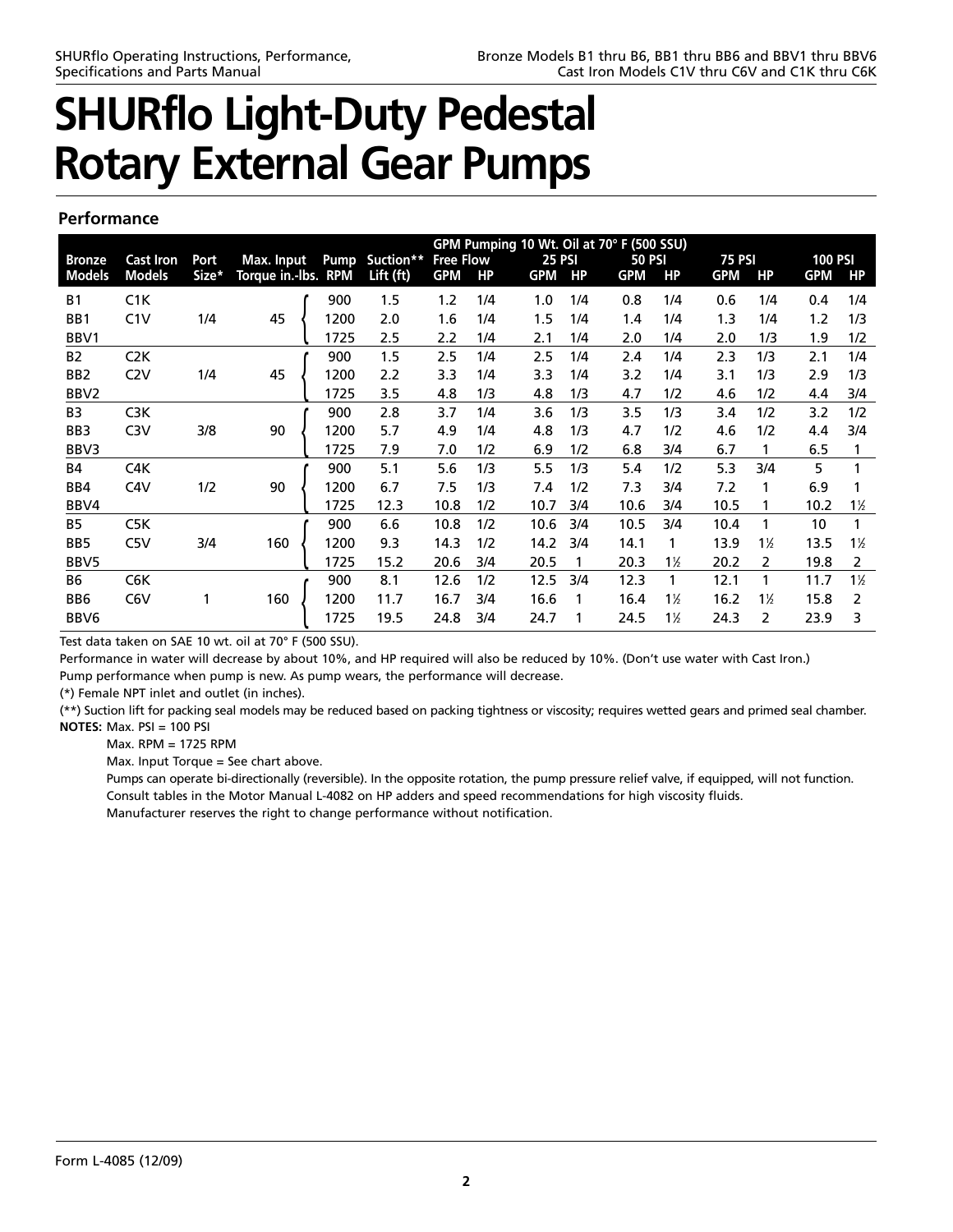# **Specifications (Wet End)**

| <b>Model</b>            | <b>Port Size</b><br>NPT* | <b>Shaft</b><br><b>Material</b> | Casting<br><b>Material</b> | Gear<br><b>Material</b> | <b>Bushing</b><br><b>Material</b> | <b>Pressure Relief</b><br>Valve** | Gasket<br><b>Material</b> | Packing/<br>Lip Seal ***    | <b>Shipping</b><br>Weight (lbs.) |
|-------------------------|--------------------------|---------------------------------|----------------------------|-------------------------|-----------------------------------|-----------------------------------|---------------------------|-----------------------------|----------------------------------|
| <b>Bronze Models</b>    |                          |                                 |                            |                         |                                   |                                   |                           |                             |                                  |
| $B1$ <sup>t</sup>       | 1/4                      | 303 SS                          | <b>BR</b>                  | <b>BR</b>               | <b>BR</b>                         | <b>NA</b>                         | Vellumoid                 | Kevlar <sup>®</sup> Packing | 3.5                              |
| BB1                     | 1/4                      | 304 SS                          | <b>BR</b>                  | <b>BR</b>               | CG                                | <b>NA</b>                         | Vellumoid                 | Kevlar <sup>®</sup> Packing | 3.4                              |
| BBV1                    | 1/4                      | 303 SS                          | <b>BR</b>                  | <b>BR</b>               | CG                                | <b>SS &amp; BR</b>                | Vellumoid                 | Kevlar <sup>®</sup> Packing | 3.6                              |
| $B2^{\dagger}$          | 1/4                      | 303 SS                          | <b>BR</b>                  | <b>BR</b>               | <b>BR</b>                         | <b>NA</b>                         | Vellumoid                 | Kevlar <sup>®</sup> Packing | 5.4                              |
| BB <sub>2</sub>         | 1/4                      | 303 SS                          | <b>BR</b>                  | <b>BR</b>               | CG                                | <b>NA</b>                         | Vellumoid                 | Kevlar <sup>®</sup> Packing | 5.2                              |
| BBV <sub>2</sub>        | 1/4                      | 303 SS                          | <b>BR</b>                  | <b>BR</b>               | CG                                | <b>SS &amp; BR</b>                | Vellumoid                 | Kevlar <sup>®</sup> Packing | 5.7                              |
| $B3^{\dagger}$          | 3/8                      | 303 SS                          | <b>BR</b>                  | <b>BR</b>               | <b>BR</b>                         | <b>NA</b>                         | Vellumoid                 | Kevlar <sup>®</sup> Packing | 9.1                              |
| BB <sub>3</sub>         | 3/8                      | 303 SS                          | <b>BR</b>                  | <b>BR</b>               | CG                                | <b>NA</b>                         | Vellumoid                 | Kevlar <sup>®</sup> Packing | 6.3                              |
| BBV3                    | 3/8                      | 303 SS                          | <b>BR</b>                  | <b>BR</b>               | CG                                | <b>SS &amp; BR</b>                | Vellumoid                 | Kevlar <sup>®</sup> Packing | 6.8                              |
| $B4^{\dagger}$          | 1/2                      | 303 SS                          | <b>BR</b>                  | <b>BR</b>               | <b>BR</b>                         | <b>NA</b>                         | Vellumoid                 | Kevlar <sup>®</sup> Packing | 7.2                              |
| BB4                     | 1/2                      | 303 SS                          | <b>BR</b>                  | <b>BR</b>               | CG                                | <b>NA</b>                         | Vellumoid                 | Kevlar <sup>®</sup> Packing | 7.0                              |
| BBV4                    | 1/2                      | 303 SS                          | <b>BR</b>                  | <b>BR</b>               | CG                                | <b>SS &amp; BR</b>                | Vellumoid                 | Kevlar <sup>®</sup> Packing | 7.4                              |
| $B5^{\dagger}$          | 3/4                      | 303 SS                          | <b>BR</b>                  | <b>BR</b>               | <b>BR</b>                         | <b>NA</b>                         | Vellumoid                 | Kevlar <sup>®</sup> Packing | 9.4                              |
| BB <sub>5</sub>         | 3/4                      | 303 SS                          | <b>BR</b>                  | <b>BR</b>               | CG                                | <b>NA</b>                         | Vellumoid                 | Kevlar <sup>®</sup> Packing | 9.0                              |
| BBV5                    | 3/4                      | 303 SS                          | <b>BR</b>                  | <b>BR</b>               | CG                                | <b>SS &amp; BR</b>                | Vellumoid                 | Kevlar <sup>®</sup> Packing | 10.2                             |
| $B6^{\dagger}$          | 1                        | 303 SS                          | <b>BR</b>                  | <b>BR</b>               | <b>BR</b>                         | <b>NA</b>                         | Vellumoid                 | Kevlar <sup>®</sup> Packing | 10.3                             |
| BB <sub>6</sub>         | 1                        | 303 SS                          | <b>BR</b>                  | <b>BR</b>               | CG                                | <b>NA</b>                         | Vellumoid                 | Kevlar <sup>®</sup> Packing | 9.9                              |
| BBV6                    | 1                        | 303 SS                          | <b>BR</b>                  | <b>BR</b>               | CG                                | <b>SS &amp; BR</b>                | Vellumoid                 | Kevlar <sup>®</sup> Packing | 11.1                             |
| <b>Cast Iron Models</b> |                          |                                 |                            |                         |                                   |                                   |                           |                             |                                  |
| C1V                     | 1/4                      | <b>CRS</b>                      | CI                         | <b>Steel</b>            | CI                                | <b>NA</b>                         | Vellumoid                 | Viton Lip Seal              | 2.8                              |
| $C1K^{\dagger}$         | 1/4                      | <b>CRS</b>                      | CI                         | <b>Steel</b>            | CI                                | <b>NA</b>                         | Vellumoid                 | Kevlar <sup>®</sup> Packing | 4.0                              |
| C2V                     | 1/4                      | <b>CRS</b>                      | CI                         | Steel                   | CI                                | <b>NA</b>                         | Vellumoid                 | Viton Lip Seal              | 5.0                              |
| $C2K^{\dagger}$         | 1/4                      | <b>CRS</b>                      | CI                         | <b>Steel</b>            | CI                                | <b>NA</b>                         | Vellumoid                 | Kevlar <sup>®</sup> Packing | 4.9                              |
| C <sub>3</sub> V        | 3/8                      | <b>CRS</b>                      | CI                         | Steel                   | CI                                | <b>NA</b>                         | Vellumoid                 | Viton Lip Seal              | 5.7                              |
| $C3K^{\dagger}$         | 3/8                      | <b>CRS</b>                      | CI                         | Steel                   | CI                                | <b>NA</b>                         | Vellumoid                 | Kevlar <sup>®</sup> Packing | 6.1                              |
| C4V                     | 1/2                      | <b>CRS</b>                      | CI                         | <b>Steel</b>            | CI                                | <b>NA</b>                         | Vellumoid                 | Viton Lip Seal              | 6.3                              |
| $CAK^{\dagger}$         | 1/2                      | <b>CRS</b>                      | CI                         | Steel                   | CI                                | <b>NA</b>                         | Vellumoid                 | Kevlar <sup>®</sup> Packing | 6.5                              |
| C5V                     | 3/4                      | <b>CRS</b>                      | CI                         | Steel                   | CI                                | <b>NA</b>                         | Vellumoid                 | Viton Lip Seal              | 8.2                              |
| $C5K^{\dagger}$         | 3/4                      | <b>CRS</b>                      | CI                         | <b>Steel</b>            | CI                                | <b>NA</b>                         | Vellumoid                 | Kevlar <sup>®</sup> Packing | 8.7                              |
| C6V                     | 1                        | <b>CRS</b>                      | CI                         | Steel                   | CI                                | <b>NA</b>                         | Vellumoid                 | Viton Lip Seal              | 8.9                              |
| $C6K^{\dagger}$         | 1                        | <b>CRS</b>                      | CI                         | Steel                   | CI                                | <b>NA</b>                         | Vellumoid                 | Kevlar <sup>®</sup> Packing | 9.2                              |

CG = Carbon Graphite BR = Brass CI = Cast Iron CRS = Cold Rolled Steel SS = Stainless Steel

(†) These models have grease zerks that require frequent greasing.

(\*) NPT inlet and outlet ports (in inches).

(\*\*) Bronze models with pressure relief valves are made of stainless steel (17-7, 300 series and/or 18-8), and bronze and/or brass.

(\*\*\*) Kevlar® packing is Teflon® impregnated. Viton lip seals have 300 series stainless steel case.

**NOTE:** Manufacturer reserves the right to change specifications without notification.

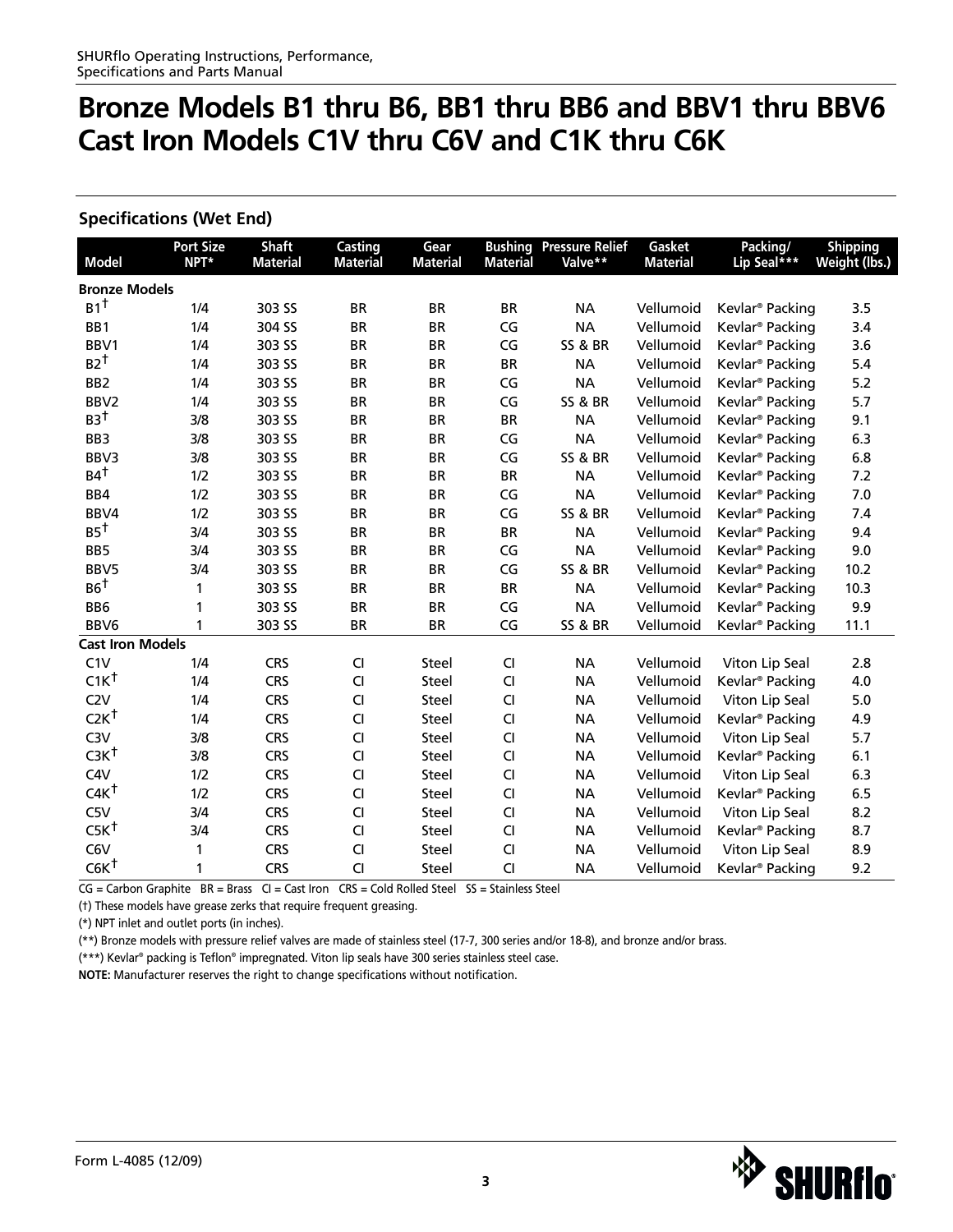# **Dimensions (inches)**



**Figure 1**

| <b>Bronze Models</b> | <b>Dimensions (in inches)</b> |     |     |                 |                               |                                      |       |                |                 |                 |                |                 |      |                  |              |       |       |                          |
|----------------------|-------------------------------|-----|-----|-----------------|-------------------------------|--------------------------------------|-------|----------------|-----------------|-----------------|----------------|-----------------|------|------------------|--------------|-------|-------|--------------------------|
| $(1)$ $(2)$ $(3)$    | А                             | В   |     | D               | E.                            | E                                    | G     | н              |                 |                 | К              | L               | М    | N                | $\mathbf{o}$ | Р     | O     | $R^*$                    |
| <b>B1, BB1, BBV1</b> | 1/4                           | 1/2 | 7/8 | 4               | $2\frac{3}{4}$                | 6                                    | 9/32  | 13/22          | 1 %             | 7/8             | $2\frac{3}{8}$ | $2\frac{3}{4}$  | 3/16 | 1¾               | $1\%$        | 11/16 | 7/16  | $\overline{\phantom{0}}$ |
| B2, BB2, BBV2        | 1/4                           | 1/2 | 7/8 | $4^{13}/_{2}$   | $3\%$                         | $6\frac{1}{2}$                       | 9/32  | $1^{23/2}$     | $1\frac{1}{4}$  | $1\%$           | $2\%$          | $3\%$           | 3/16 | $1\frac{15}{22}$ | $2^{23}$ 64  | 13/16 | 15/32 | $1\%$                    |
| B3, BB3, BBV3        | 3/8                           | 5/8 |     | 4%              | 3%                            | $6^{19}/_{22}$                       | 25/64 | $1\%$          | $1\frac{9}{22}$ | $1\frac{7}{6}$  | $2\frac{3}{4}$ | 4               | 1/4  | $1\frac{13}{16}$ | 2%           | 3/4   | 1/2   | $1\%$                    |
| B4, BB4, BBV4        | 1/2                           | 5/8 |     | $5\frac{5}{2}$  | 3 <sup>2</sup> / <sub>2</sub> | $6^{3}\%$                            | 25/64 | $1\frac{7}{8}$ | $1\frac{9}{22}$ | $1\frac{7}{16}$ | $2\frac{3}{4}$ | 4               | 1/4  | $1\frac{13}{16}$ | 2%           | 3/4   | 19/32 | $1\frac{3}{6}$           |
| B5, BB5, BBV5        | 3/4                           | 5/8 |     |                 | $3\%$                         | $6^{3}$ <sup>2</sup> / <sub>32</sub> | 25/64 | 2%             | $1\%$           | 1%              | 3%             | $5\frac{3}{16}$ | 1/4  |                  | $3\%$        | 15/16 | 1/16  | $1^{27}/_{22}$           |
| B6, BB6, BBV6        |                               | 5/8 |     | $5\frac{3}{16}$ | $3^{11}/6$                    | $7\frac{1}{2}$                       | 25/64 | $2\%$          | 1½              | $1\%$           | 3½             | $5\frac{3}{16}$ | 1/4  |                  | $3\%$        | 15/16 | 3/16  | $1^{27}/_{22}$           |

(\*) Only applies to pumps with relief valves.

(1) Bronze grease zerks pumps, without pressure relief valve.

(2) Bronze pumps with carbon bushings, without pressure relief valve.

(3) Bronze pumps with carbon bushings and pressure relief valves.

**NOTE:** Dimensions have a tolerance of (+ or -) 1/8".

Manufacturer reserves the right to change dimensions without notification.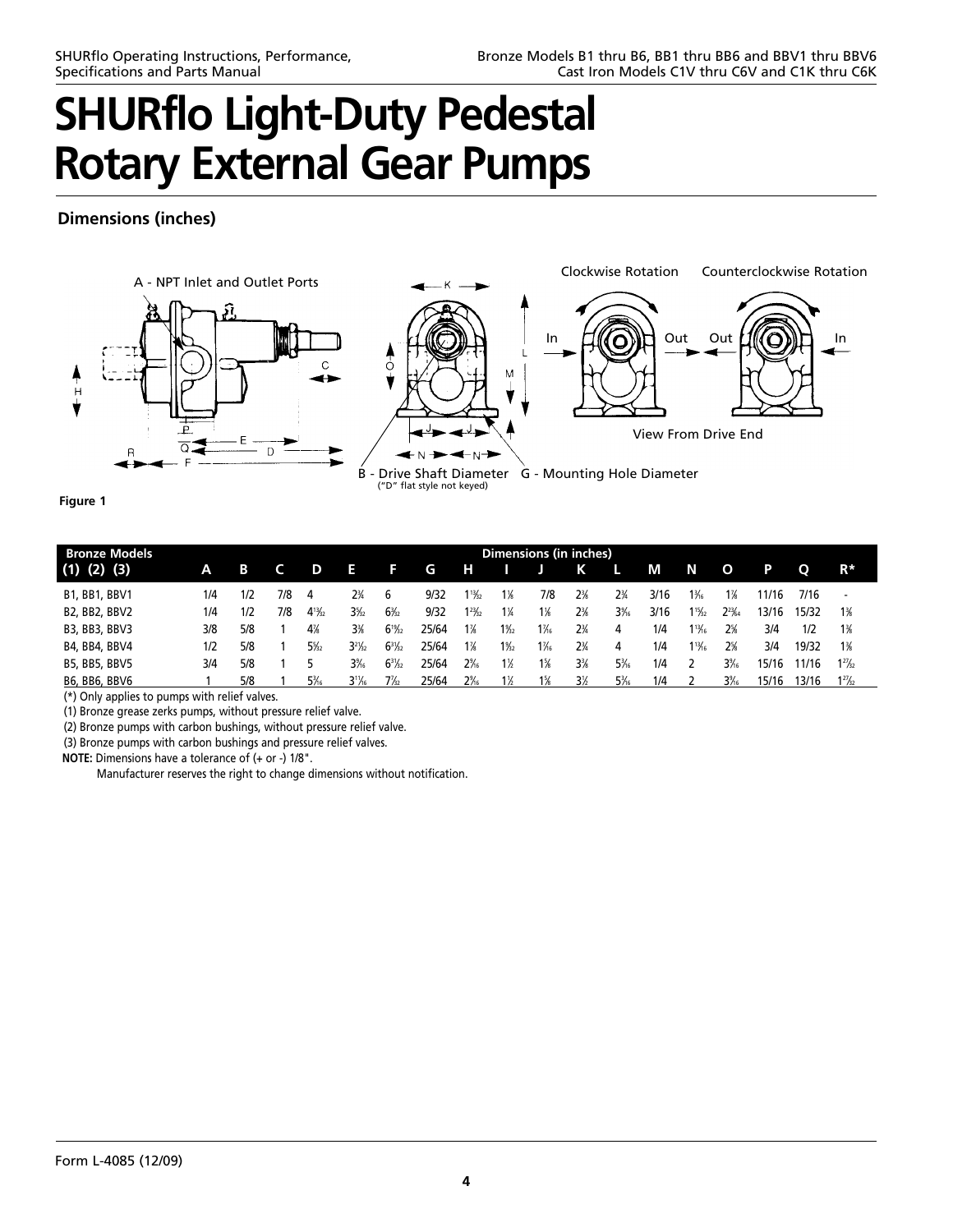

**Figure 2**

| <b>Cast Iron Models</b>            | Dimensions (in inches) |     |     |                |           |                |       |                  |                |                 |                 |                |      |                         |                |       |       |
|------------------------------------|------------------------|-----|-----|----------------|-----------|----------------|-------|------------------|----------------|-----------------|-----------------|----------------|------|-------------------------|----------------|-------|-------|
| (1)<br>(2)                         | Α                      | в   |     | D              | Ħ         | F              | G     | н                |                |                 | Κ               |                | M    | N                       | O              | P     | Q     |
| <b>C1K, C1V</b>                    | 1/4                    | 1/2 | 7/8 | 3 <sub>2</sub> | NА        | $4\%$          | 9/32  | $1\frac{13}{22}$ | 1%             | 7/8             | $2\frac{5}{16}$ | $2^{23}/_{22}$ | 3/16 | $1^{13}/6$              | $\frac{7}{8}$  | 1/16  | 13/32 |
| C <sub>2</sub> K, C <sub>2</sub> V | 1/4                    | 1/2 | 7/8 | $4^{13}/_{2}$  | <b>NA</b> | 6%             | 9/32  | $1^{23}/22$      | $1\frac{1}{4}$ | $1\frac{1}{8}$  | 2%              | $3\%$          | 1/4  | 1 $\frac{15}{32}$       | $2^{23}$ ka    | 3/16  | 15/32 |
| C3K, C3V                           | 3/8                    | 5/8 |     | $4^{13}/_{2}$  | <b>NA</b> | 6%             | 25/64 | $1\%$            | $1\frac{9}{2}$ | $1\frac{7}{16}$ | $2\frac{3}{4}$  | 4              | 5/16 | $1\frac{13}{16}$        | $2\%$          | 3/4   | 9/16  |
| C4K, C4V                           | 1/2                    | 5/8 |     | $5\frac{5}{2}$ | ΝA        |                | 25/64 | $1\frac{7}{8}$   | $1\frac{9}{2}$ | $1\frac{7}{16}$ | $2\frac{3}{4}$  | 4              | 5/16 | $1^{13}$ / <sub>6</sub> | $2\frac{5}{8}$ | 3/4   | 21/32 |
| C5K, C5V                           | 3/4                    | 5/8 |     | $4^{31/2}$     | <b>NA</b> |                | 25/64 | 2%               | $1\%$          | $1\%$           | 3%              | $5^{13}/6$     | 3/8  |                         | $3\%$          | 15/16 | 25/32 |
| C6K, C6V                           |                        | 5/8 |     | $5\frac{1}{2}$ | <b>NA</b> | $7\frac{1}{4}$ | 25/64 | 2%               | $1\%$          | $1\%$           | 3½              | $5^{13}/6$     | 3/8  |                         | $3\%$          | 15/16 | 29/32 |

(1) Cast Iron grease zerks pumps with packing seal, without pressure relief valve.

(2) Cast Iron pumps with lip seal, without pressure relief valve.

**NOTE:** Dimensions have a tolerance of (+ or - ) 1/8".

Manufacturer reserves the right to change dimensions as required without notification.

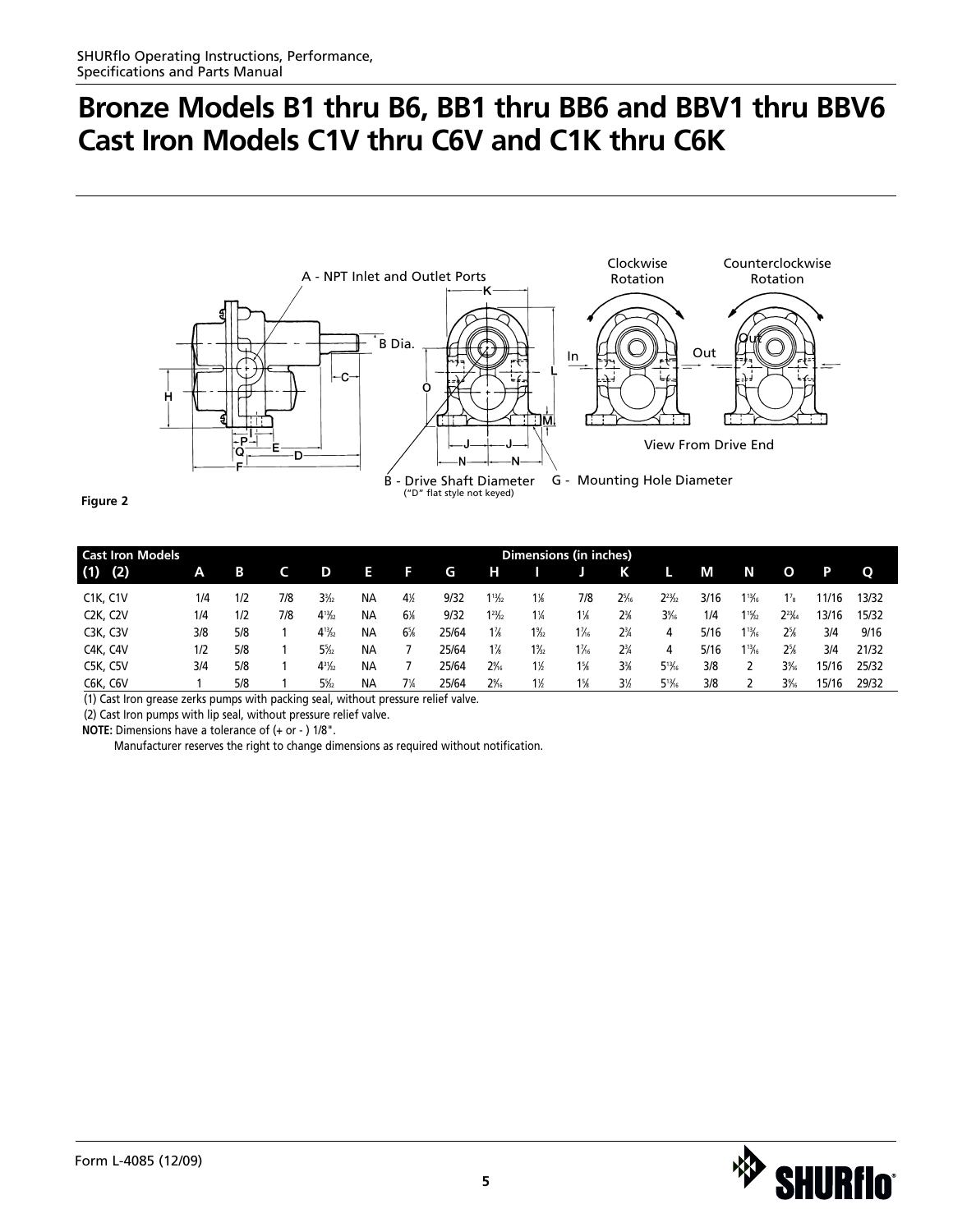*Check motor.*  **AWARNING** *It may be equipped with an automatic resetting thermal protector and may restart unexpectedly (see specifications chart). Protector tripping is an indication of motor overloading as a result of operating the pump at too high a pressure (over 100 PSI), too high of viscosity, too high of specific gravity, excessively high or low voltage, inadequate wiring, incorrect motor connections, too small a motor (sized incorrectly, not enough HP), or a defective motor or pump.*

*Do not handle pump with wet hands or when standing in water. Failure to follow the General Safety Information and all warnings could result in fatal electrical shock!*

# **Installation**

**IMPORTANT:** In any installations where property damage and/or personal injury can occur by pump not operating due to power outages, discharge line freezing, or any other reason, a backup system(s) and/or warning system(s) should be used.

1. Locate pump as close to the fluid source as possible, making the suction line as short and direct as possible.

**NOTE:** Unit should be placed where it is protected from the weather and extremes of heat, cold, and humidity.

2. Install pump mounting base on a flat, solid surface. Never operate pump unless it is rigidly secured to a solid foundation and properly aligned with the drive shaft. Shims may be provided with the pump to assist in aligning motor shaft to pump shaft.

**NOTE:** Pump misalignment is the greatest cause for gear and bearing wear and must be avoided. Many pump mountings act as noise amplifiers. A rubber pad under the pump base will help reduce the noise level.

3. Install a union, printing tee, and a gate valve (not furnished) on the discharge side of the pump for

service convenience. Since these are positive displacement pumps, the discharge line valve must be fully open during operation, otherwise motor overloading would occur.

# **PIPING**

## SUCTION

- 4. Avoid excessive lengths or number of fittings and bends in the suction line.
- 5. Attach suction line to suction inlet.
- 6. It is recommended that same size pipe as pump ports be used or, in cases requiring lengthy piping, the next larger size pipe be used.
- 7. If suction lift is greater than what is indicated in the performance chart, attach a foot valve below liquid level at end of suction line to ensure positive priming. Also note: If fluid specific gravity is greater than 1.4 or viscosity greater than 500 SSU, a foot valve is also recommended.
- 8. If solid contaminates are suspected in a liquid, place a filter in the suction line.
- 9. Be certain all suction piping connections are airtight.

**NOTE:** Assure airtight pipe connections with the use of a pipe joint sealant.

## DISCHARGE

If a shut-off valve is required in the discharge line, consideration should be given to providing a pressure relief valve for the pump. Some models include a standard internal pressure relief valve located on the discharge side of the pump. If the pump does not have a pressure relief valve, it is recommended that an external pressure relief valve be installed for added pump protection.

*Shutting off the*  **A CAUTION** *discharge without providing a pressure relief will cause extreme overpressures, resulting in pump* *damage and/or motor failure. Globe valves or other restrictive valves should not be used as the shut-off mechanism as they are restrictive in nature and will size larger than suction piping. Do not exceed 100 PSI pump or system pressure.* 

Support pump and piping during assembly and after installation. Failure to do so may cause piping to break, pump to fail, motor bearing failures, etc., all of which can result in property damage and/or personal injury.

**NOTE:** Should the pump need to be self-draining, the pump head should be mounted in the vertical position with the suction port facing down. When pumping high viscosity fluids, the vertical position can be used with the suction port facing up and the pump mounted under the source. Increasing the suction pipe size and eliminating bends and elbows also assists in pumping high viscosity fluids. Max. viscosity is 500 SSU at 1725 RPM.

- 10. Operation under shut-off discharge conditions will overheat and damage pump. On pump models with pressure relief valves, do not exceed one minute of continuous relief. If extended periods of relief are anticipated, install a separate external pressure relief valve and pipe the relief leg of the valve either back to tank or well downstream from the pump suction.
- 11. Self-priming capabilities will vary depending on fluid viscosity, specific gravity and vapor pressure of the fluid. On pumps with packing, the suction lift is also influenced by the packing being too loose.
- 12. Adjust pressure at 5 PSI above the operating pressure in the discharge line with internal (on some models) or external pressure relief valve. The internal pressure relief valve is adjusted by removing the valve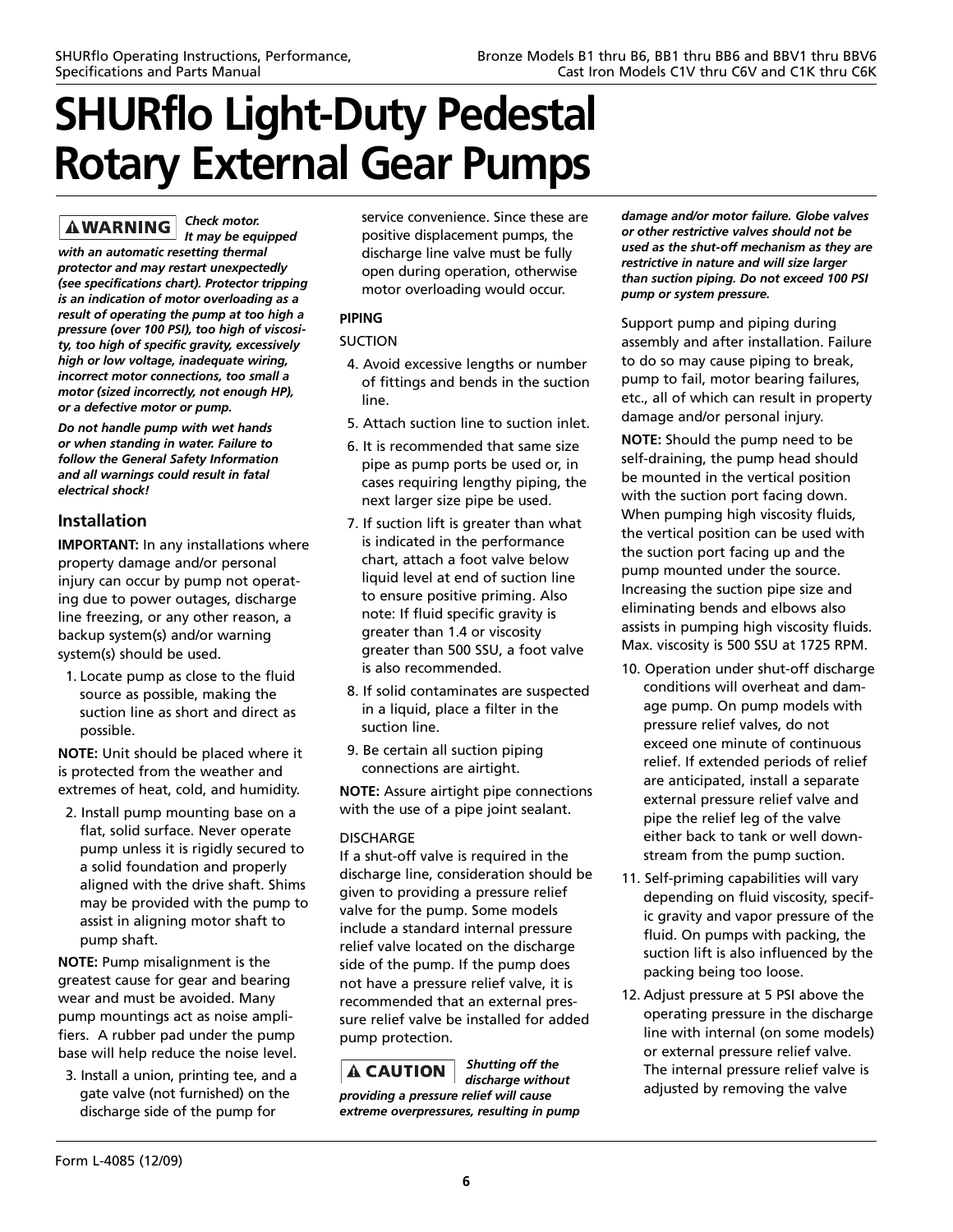# **Installation (Continued)**



cap, (Ref. No. 1, Figure 11 & Figure 3), loosening the valve locknut (Ref. No. 3) and using a flat tip screwdriver to adjust the valve stem (Ref. No. 2). Tightening the stem increases the pressure; loosening the stem decreases the pressure. The valve may leak during adjustment until the locknut is tightened and the valve cap and fiber washer are reinstalled.

The standard internal pressure relief valve must be located on the discharge side of the pump. The valve can be moved from one side to the other (See Figure 3). It is designed for internal relief only. Internal relief can be used for short periods of relief not to exceed one minute.

*Extended periods* **AWARNING** *of internal relief can cause the pump to seriously overheat and cause severe internal damage to the pump components. If pump is reversed, pressure relief valve will not function.*

# **A CAUTION**

*Do not exceed 100 PSI operating pressure.*

# **DRIVE CONNECTIONS**

**NOTE:** Rotary gear pumps will operate equally well in either direction. When looking at the pump drive shaft end and rotating the shaft clockwise, the discharge port is on the right-hand

side. When turning counterclockwise, the discharge port is on the left-hand side. If equipped with pressure relief valve, the valve needs to be positioned on the discharge port.

### DIRECT COUPLING DRIVES Never use rigid coupling between the pump and motor. Some degree of flexibility must be allowed at the coupling to avoid excessive side loading of the

motor and pump bearings. Any flexible



coupling rated for the horsepower load and speed is satisfactory. Care should be taken that the pump and motor shaft are in alignment. Misalignment will cause unnecessary loads on the pump and motor bearings (See Figure 4).

**NOTE:** Unit is not recommended for direct drive by engine (gas or diesel). If engine drive is desired or reduced pump speed is required, a "V" belt arrangement is recommended to reduce drive shaft side torque loads on the pump. Maximum RPM is 1725.

SHIMS & DIRECT MOUNTING OF PUMP The direct coupling of the pumps to motors is accomplished through the accurate alignment of the pump shaft to the motor shaft. Specifications for flexible couplings are typically 1° angular misalignment and .015" of parallel

misalignment. Shims are provided to adjust pump and/or motor heights during direct coupling of pump to motor.

**NOTE:** These shims are not pump parts.

None, some, or all may be used according to variations in shaft heights. Pump and motor should be mounted on a flat base to ensure parallel alignment. The height alignment is attained through the use of the large spacers under either the motor or the pump as required (See Figure 4). Thin shims are provided for final adjustment. A straight edge should be placed across both couplings to check for horizontal and vertical misalignment. Horizontal misalignment is corrected by loosening either or both the pump and motor and sliding until alignment is achieved. Final vertical alignment is achieved through the use of the .005" and .010" thick shims for variations in motor or pump shaft heights (See Figure 4).

*Failure to accurately align pump to motor can result in noisy operation, reduced pump and motor life, and leaking pump. Misalignment must be corrected.* 

## PULLEY DRIVE

In some cases, a reduction in pump speed is essential. This may be accomplished through a belt and pulley. Bear in mind, however, that the belt tension adds a side thrust to the pump drive shaft which results in extra bearing loading and wear with resulting shortened pump life. A ball bearing pillow block to support the belt load is advisable (See Figure 4).

For pulley-driven pumps, a single "V" belt is necessary up to 1 HP, 3450 RPM. For larger drive sizes, double "V" belts are recommended. Maximum pump RPM is 1725. Install safety guard, shield, etc. around all moving parts and electrical components.

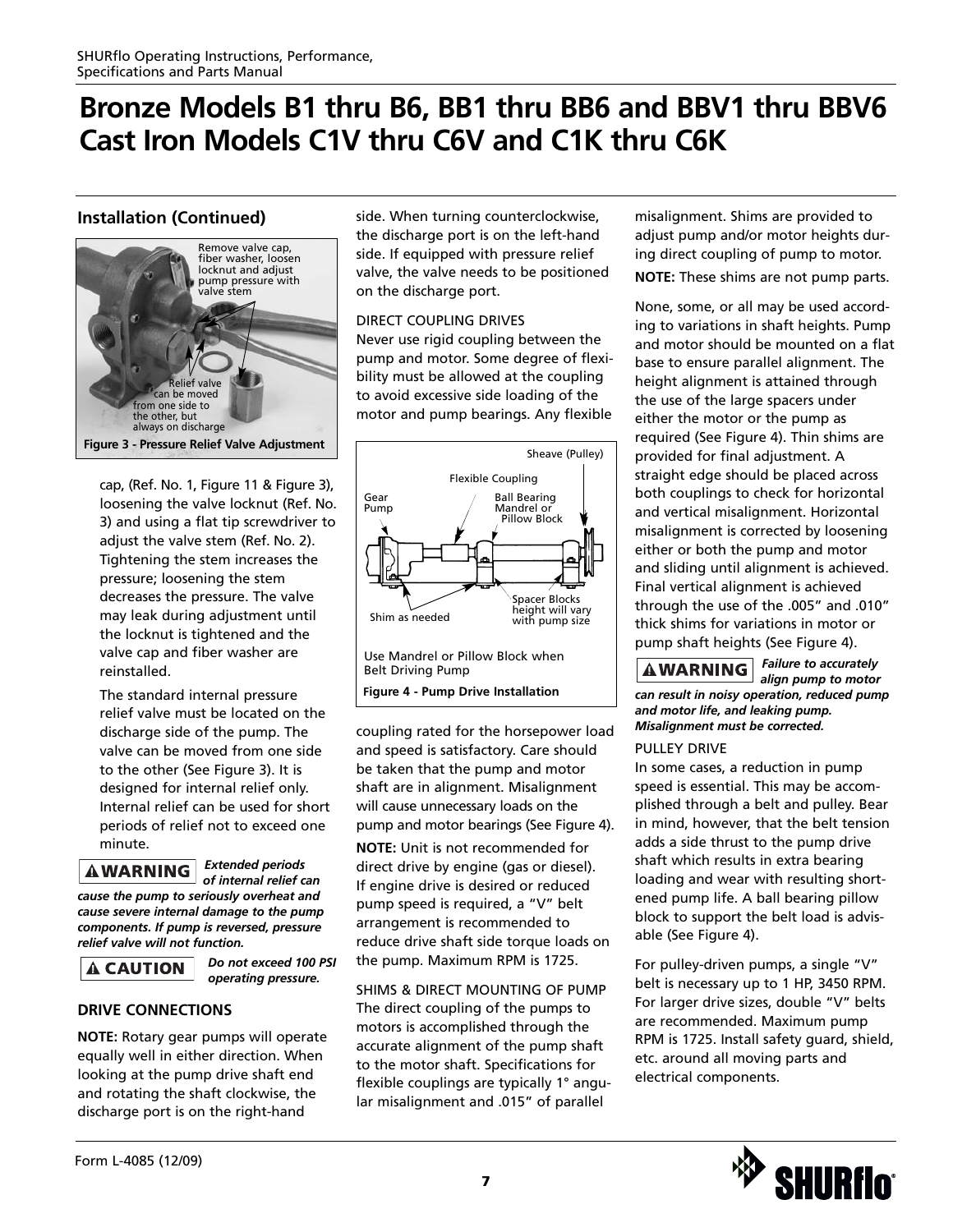# **Installation (Continued)**

*Failure to install*  $\bf|AWRRNING|$ *proper safety guard, shield, etc. can result in property damage and/or personal injury. Follow all electrical and safety codes, as well as National Electric Code (NEC) and Occupational Safety and Health Act (OSHA) in the United States.*

13. When using an electric motor, make necessary electrical connections for the voltage outlet supply and double-check all connections. Check power connections for proper voltage. (Refer to wiring diagram on motor nameplate or inside the terminal box for the proper connections.) See General Safety Information.

**IMPORTANT:** Electrical circuit must be properly fused.

If using a gasoline engine, fill engine with gas and oil before starting. See General Safety Information.

*Gasoline is a highly combustible fuel. Improper use, handling, or storage of gasoline can be dangerous. Never fill or touch a hot engine.*

14. Unit is ready for operation.

# **Operation**

 $\mathbf A$  CAUTION *Permanent damage to*

*the pump seals, bearings and gears will result. Suction pressure should never be greater than the discharge pressure.*

*Do not run pump dry.*

- 1. The self-priming pump must have the gears and seal wetted before it is started.
- 2. Fill pump with liquid to be pumped through priming tee (if installed) or remove discharge piping and fill. A new primed pump (suction line and pump full of liquid) is capable of up to 19.5 foot vertical or horizontal lift, depending on pump model. (Refer to performance chart for actual suction lift values.)
- 3. Once pump is full, replace the priming plug or reconnect discharge line and unit is ready to run.

#### *Pump models* **A CAUTION**

*equipped with a packing-type seal are preset at the factory, but should be checked on initial pump start-up. The packing rings should be not too tight or too loose. Seal should be tightened to drip 10 drops every 3 to 5 minutes. Too tight will cause excess drag and heat, reducing seal life. Too loose will reduce suction lift capability and cause excess leaking.*

**NOTE:** If foot valve (or check valve) is not used in suction line, it may be necessary to refill the pump every time the unit is stopped and you wish to restart the pump. This all depends on the length of time between starts and whether or not the gears are wet enough to close cavities to effect a prime. Suction pressure should never be greater than the discharge pressure.

For long life, prime pump before startup. Care should be taken at all times to avoid dry running as this will cause increased wear of the gears, seal and bearings; reduced pump performance; and shortened pump life. Gear pumps are built to very close tolerance and this tolerance must not be disturbed. The liquids must, therefore, be free of all abrasives. Sand, silt, wettable powders, etc. must be avoided.

4. Pumps equipped with grease zerks should be greased prior to operation.

# **Maintenance**

*Make certain that the* **AWARNING** *power source is disconnected before attempting to service or disassemble any components! If the power disconnect is out of sight, lock it in the open position and tag to prevent application of power.*

1. On pump models with packing-type seals, the packing nut must be periodically checked and adjusted to drip 10 drops every 3 to 5 minutes. Failure to do so can result in excessive leakage as the packing wears out.

- 2. On pump models with grease fittings, the units should be lubricated with grease frequently.
- 3. Lip seal models require no particular maintenance but should be checked for leaks and performance.

## **CLEANING**

Clean the suction line filter at regular intervals.

## ELECTRICAL MOTOR

Periodically clean dirt accumulations from open-type motors, especially in and around vent openings, preferably by vacuuming (avoids imbedding dirt in windings). Oil and maintain as recommended by the motor manufacturer. Properly selected and installed electric motors are capable of operating for years with minimal maintenance.

## **GENERAL**

- 1. Check pump daily, weekly, monthly, etc. for proper operation. If anything has changed since unit was new, unit should be removed and repaired or replaced. Only qualified electricians or service technicians should attempt to repair this unit. Improper repair and/or assembly can cause an electric shock hazard.
- 2. Check the pump to motor shaft alignment at regular intervals.
- 3. Pump should be drained if placed in an area that is subject to freezing temperatures. If the pump is to be stored, place a small quantity of light oil or some other storage preservative compatible with your application in the pump and rotate the shaft very slowly to work the oil throughout the gears and the body.

**NOTE:** Cast Iron models are not recommended for water-based fluids.

4. Periodically check piping and/or hoses for good connections and excessive wear, etc. Replace parts or pump as needed.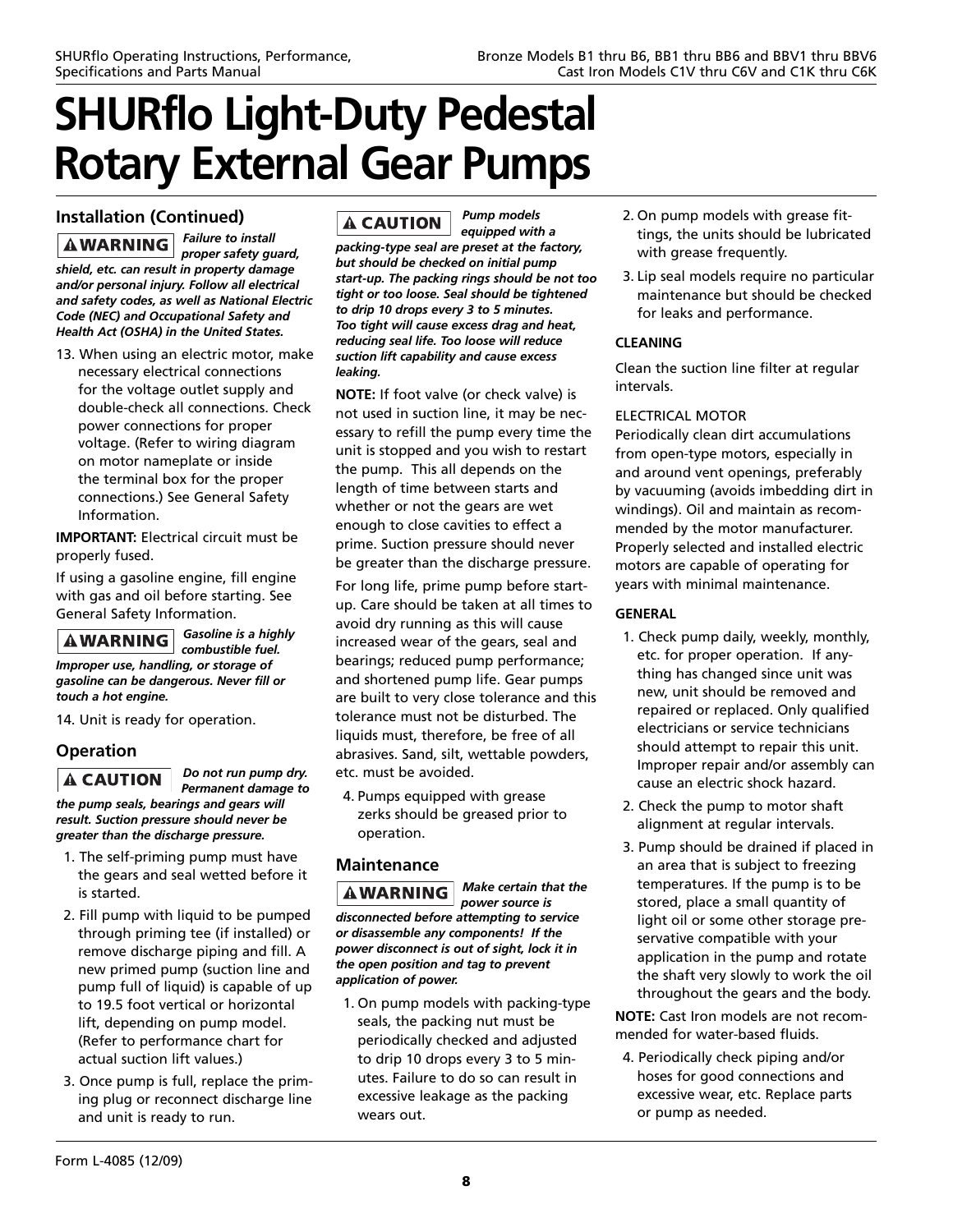# **Disassembly & Assembly**

**SEAL REPLACEMENT - PACKING TYPE**

Refer to Figures 9-11 on pages 10-12.

1. On pumps equipped with packing seals, if the packing drips excessively and the packing nut cannot be adjusted further, then either the packing or the pump shaft needs to be replaced. To replace packing, remove the pump from its application, then remove packing nut (Ref. No. 10 or Ref. No. 16 for relief valve pumps). Remove the worn-out packing rings (the set of three or four rings). They can be picked from the bore, or remove the cover and the drive gear and shaft assembly. Remove the old packing rings (See Figure 5). The drive shaft and gear assembly should be inspected when the pump is apart. Excessive wear on the shaft in the packing area or excessive wear in the gear pocket is cause to replace the pump. These series of pumps are throwaway type.



2. Most pumps require either three or four packing rings (Ref. No. 9 or Ref. No. 15 for relief valve pumps). The split in the packing rings should be staggered to ensure good sealing of

the pump. Wet packing rings with water for bronze models and with oil for cast iron models, prior to install. Gently tap each ring in place using a piece of plastic pipe (See Figure 6).



- 3. Install packing nut and tighten lightly (See Figure 7).
- 4. Reinstall pump and all safety shields, and prime the pump wetting gears and seal.
- 5. Start pump and adjust packing nut so packing seal drips 10 drops every 3 to 5 minutes (See Figure 7).



### **SEAL REPLACEMENT - LIP SEAL TYPE**

Refer to Figure 12 on page 14.

- 1. On pumps equipped with lip seal, remove pump from application and disassemble.
- 2. Remove retaining ring (Ref. No. 1). Pry out old lip seal (Ref. No. 8). This can be done externally or by splitting the pump and removing the drive shaft assembly and pushing the seal out from the inside.
- 3. Install new lip seal by pushing new seal into drive shaft housing with a wood dowel or socket, flush to the machined lip on the pump housing. Replace retaining ring (See Figure 8).

**NOTE:** Lubricate seal with oil prior to install and inspect pump drive shaft for scratches or burrs before final assembly.



- 4. Reassemble pump. Excessive wear on the shaft in the seal area or excessive wear in the gear pocket is cause to replace the pump. These series of pumps are throwaway type.
- 5. Reinstall pump and all safety shields. Prime the pump, wetting gears and seal, prior to operation.

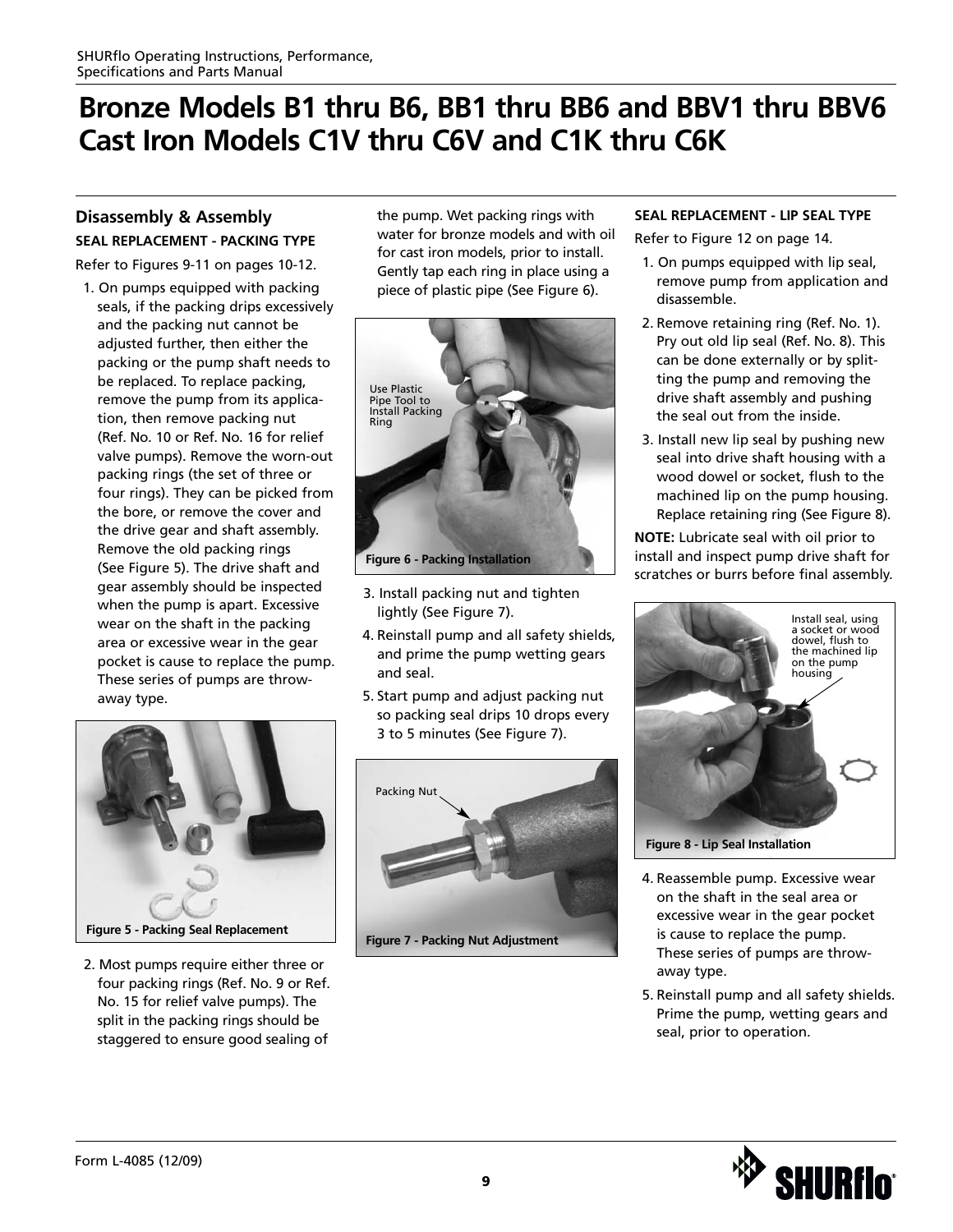*Distributors can be found at www.shurfloindustrial.com.*

*Please provide following information:* -Model number -Serial number (if any) -Part description and number as shown in parts list



### **Figure 9 – Repair Parts Illustration**

## **Repair Parts List for Bronze Models With Grease Zerk Fittings – Models B1 thru B6**

| Ref. |                                                  | <b>Model B1</b><br>Part |      | <b>Model B2</b><br>Part |      | <b>Model B3</b><br>Part |      | Model B4<br>Part<br>No. |      | <b>Model B5</b><br>Part<br>No. |      | <b>Model B6</b><br>Part<br>No.<br>Qty. |   |
|------|--------------------------------------------------|-------------------------|------|-------------------------|------|-------------------------|------|-------------------------|------|--------------------------------|------|----------------------------------------|---|
| No.  | <b>Description</b>                               | No.                     | Qty. | No.                     | Qty. | No.                     | Qty. |                         | Qty. |                                | Qty. |                                        |   |
|      | Grease zerk fitting                              | <b>NA</b>               |      | <b>NA</b>               | 2    | <b>NA</b>               |      | ΝA                      | 2    | <b>NA</b>                      | 2    | <b>NA</b>                              |   |
|      | Cover (BZ)                                       | NА                      |      | <b>NA</b>               |      | NA                      |      | ΝA                      |      | <b>NA</b>                      |      | NА                                     |   |
| 3.   | Machine screw                                    | NА                      | 6    | <b>NA</b>               |      | NА                      | 8    | NА                      | 8    | NА                             | 8    | <b>NA</b>                              | 8 |
| 4    | Lockwasher                                       | NА                      | 6    | <b>NA</b>               |      | NА                      | 8    | NA                      | 8    | <b>NA</b>                      | 8    | <b>NA</b>                              | 8 |
| 5.   | Gasket (vellumoid)                               | 18990                   |      | 09878                   |      | 00252                   |      | 00252                   |      | 05486                          |      | 05486                                  |   |
| 6    | Drive gear/ shaft Assy.                          | <b>NA</b>               |      | NА                      |      | ΝA                      |      | ΝA                      |      | NА                             |      | NА                                     |   |
|      | Driven gear/ shaft Assy.                         | <b>NA</b>               |      | <b>NA</b>               |      | <b>NA</b>               |      | <b>NA</b>               |      | NА                             |      | NA                                     |   |
| 8    | Body (BZ)                                        | ΝA                      |      | <b>NA</b>               |      | NA                      |      | NΑ                      |      | <b>NA</b>                      |      | NA                                     |   |
| 9    | Kevlar®/Teflon® packing<br>(set of 3 or 4 rings) | 18996P                  |      | 11693P                  |      | 11694P                  |      | 11694P                  |      | 11694P                         |      | 11694P                                 |   |
| 10   | Packing nut                                      | 18997                   |      | 11524                   |      | 11525                   |      | 11525                   |      | 11525                          |      | 11525                                  |   |
|      |                                                  |                         |      |                         |      |                         |      |                         |      |                                |      |                                        |   |

BZ = Bronze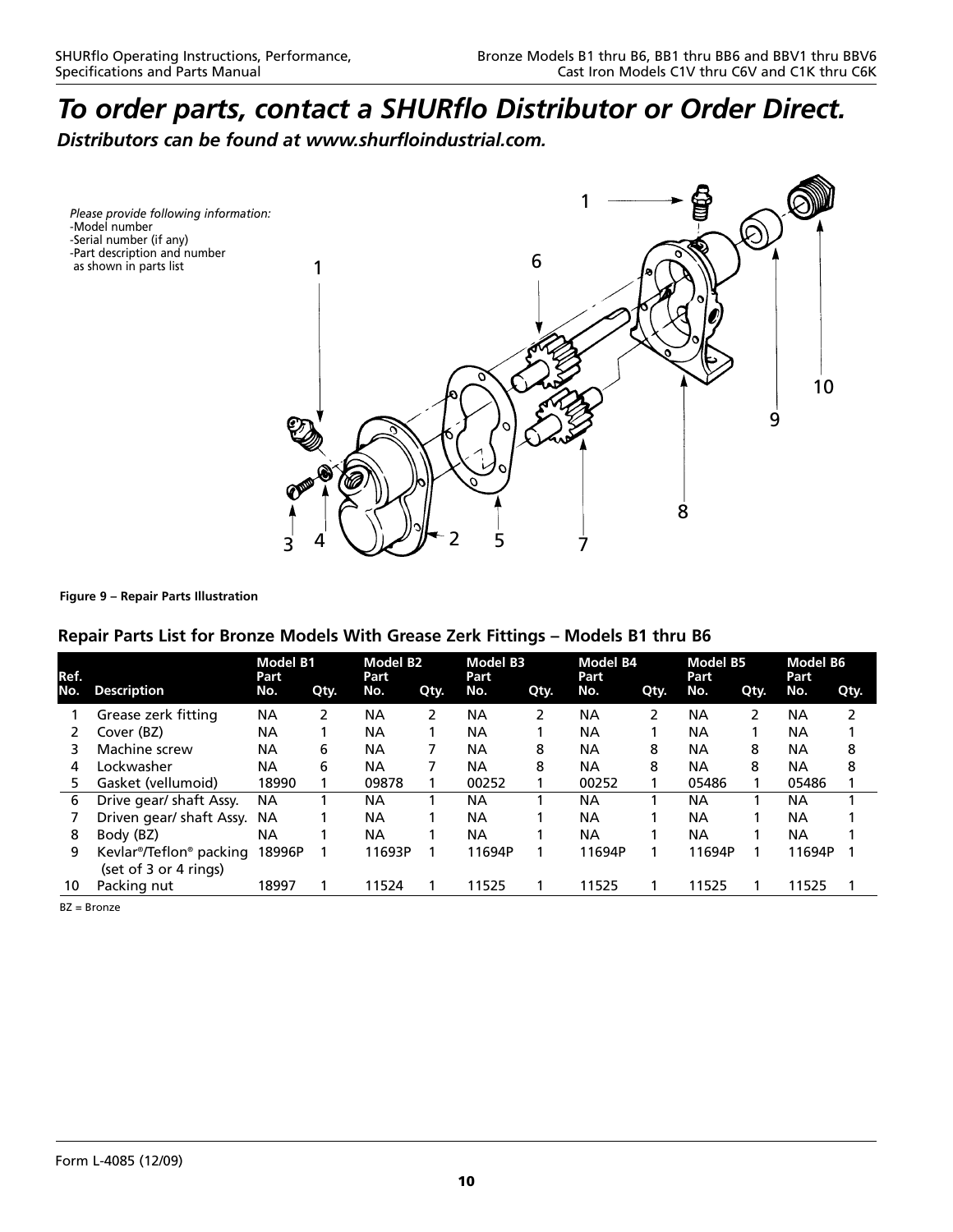*Distributors can be found at www.shurfloindustrial.com.*

*Please provide following information:* -Model number -Serial number (if any) -Part description and number as shown in parts list



# **Repair Parts List for Cast Iron Models With Kevlar Packing – Models C1K thru C6K**

| Ref. |                                                  | <b>Model C1K</b><br>Part |      | <b>Model C2K</b><br>Part |      | <b>Model C3K</b><br>Part |      | <b>Model C4K</b><br>Part |      | <b>Model C5K</b><br>Part |      | <b>Model C6K</b><br>Part |      |
|------|--------------------------------------------------|--------------------------|------|--------------------------|------|--------------------------|------|--------------------------|------|--------------------------|------|--------------------------|------|
| No.  | <b>Description</b>                               | No.                      | Qty. | No.                      | Qty. | No.                      | Qty. | No.                      | Qty. | No.                      | Qty. | No.                      | Qty. |
|      | Grease zerk fitting                              | ΝA                       |      | ΝA                       | 2    | NА                       |      | ΝA                       | 2    | ΝA                       | 2    | NА                       | 2    |
|      | Cover (CI)                                       | ΝA                       |      | ΝA                       |      | NА                       |      | NA                       |      | <b>NA</b>                |      | NА                       |      |
| 3    | Machine screw                                    | ΝA                       | 6    | ΝA                       |      | <b>NA</b>                | 8    | NA                       | 8    | <b>NA</b>                | 8    | NА                       | 8    |
| 4    | Lockwasher                                       |                          |      | ΝA                       | 6    | NА                       |      | ΝA                       | 8    | <b>NA</b>                | 8    | <b>NA</b>                | 8    |
| 5    | Gasket (vellumoid)                               | 18990                    |      | 13350                    |      | 12786                    |      | 12786                    |      | 13351                    |      | 13351                    |      |
| 6    | Drive gear & shaft                               | ΝA                       |      | NA                       |      | NА                       |      | NA                       |      | <b>NA</b>                |      | <b>NA</b>                |      |
|      | Driven gear & shaft                              | ΝA                       |      | ΝA                       |      | NА                       |      | ΝA                       |      | NА                       |      | NА                       |      |
| 8    | Body (CI)                                        | ΝA                       |      | NΑ                       |      | NА                       |      | <b>NA</b>                |      | NA                       |      | NА                       |      |
| 9    | Kevlar®/Teflon® packing<br>(set of 3 or 4 rings) | 18996P                   |      | 11693P                   |      | 11694P                   |      | 11694P                   |      | 11694P                   |      | 11694P                   |      |
| 10   | Packing nut                                      | 18997                    |      | 11524                    |      | 11525                    |      | 11525                    |      | 11525                    |      | 11525                    |      |

CI = Cast Iron

# **Repair Parts List for Bronze Models with Carbon-Graphite Bushings – Models BB1 thru BB6**

| Ref. |                         | <b>Model BB1</b><br>Part |      | <b>Model BB2</b><br>Part |      | <b>Model BB3</b><br>Part |      | <b>Model BB4</b><br>Part |      | <b>Model BB5</b><br>Part |      | <b>Model BB6</b><br>Part |      |
|------|-------------------------|--------------------------|------|--------------------------|------|--------------------------|------|--------------------------|------|--------------------------|------|--------------------------|------|
| No.  | <b>Description</b>      | No.                      | Qty. | No.                      | Qty. | No.                      | Qty. | No.                      | Qty. | No.                      | Qty. | No.                      | Qty. |
|      | Not part of Pump        |                          |      |                          |      |                          |      |                          |      |                          |      |                          |      |
| 2    | Cover assembly (BZ)     | <b>NA</b>                |      | NА                       |      | <b>NA</b>                |      | NA.                      |      | NА                       |      | NA                       |      |
| 3    | Machine screw           | <b>NA</b>                | 4    | ΝA                       | 7    | <b>NA</b>                | 8    | <b>NA</b>                | 8    | NА                       | 8    | <b>NA</b>                | 8    |
| 4    | Lockwasher              | <b>NA</b>                | 6    | <b>NA</b>                | 7    | NА                       | 8    | <b>NA</b>                | 8    | NА                       | 8    | <b>NA</b>                | 8    |
| 5    | Gasket (vellumoid)      | 18990                    |      | 09878                    |      | 00252                    |      | 00252                    |      | 05486                    |      | 05486                    |      |
| 6    | Drive gear/shaft Assy.  | <b>NA</b>                |      | ΝA                       |      | NА                       |      | NА                       |      | ΝA                       |      | NА                       |      |
|      | Driven gear/shaft Assy. | <b>NA</b>                |      | NА                       |      | NΑ                       |      | <b>NA</b>                |      | NА                       |      | <b>NA</b>                |      |
| 8    | Body assembly (BZ)      | <b>NA</b>                |      | ΝA                       |      | NA                       |      | <b>NA</b>                |      | NA                       |      | <b>NA</b>                |      |
| 9    | Kevlar®/Teflon® packing | 18996P                   |      | 11693P                   |      | 11694P                   |      | 11694P                   |      | 11694P                   |      | 11694P                   |      |
|      | (set of 3 or 4 rings)   |                          |      |                          |      |                          |      |                          |      |                          |      |                          |      |
| 10   | Packing nut             | 18997                    |      | 11524                    |      | 11525                    |      | 11525                    |      | 11525                    |      | 11525                    |      |
|      | CG bushings             | <b>NA</b>                | 4    | ΝA                       |      | NА                       |      | NА                       |      | NA                       |      | <b>NA</b>                |      |
|      | CG bushings             |                          |      | ΝA                       | 3    | <b>NA</b>                | 3    | <b>NA</b>                | 3    | NA                       | 3    | <b>NA</b>                | 3    |

 $BZ =$  Bronze  $CI =$  Cast Iron  $CG =$  Carbon Graphite

(†) Carbon-graphite bushings are not shown in illustration, but four are required for each pump equipped with them. In most cases, the drive bushing is a different part number from the other three. Bushings are not available; usually when they need to be replaced, the whole pump needs to be replaced.

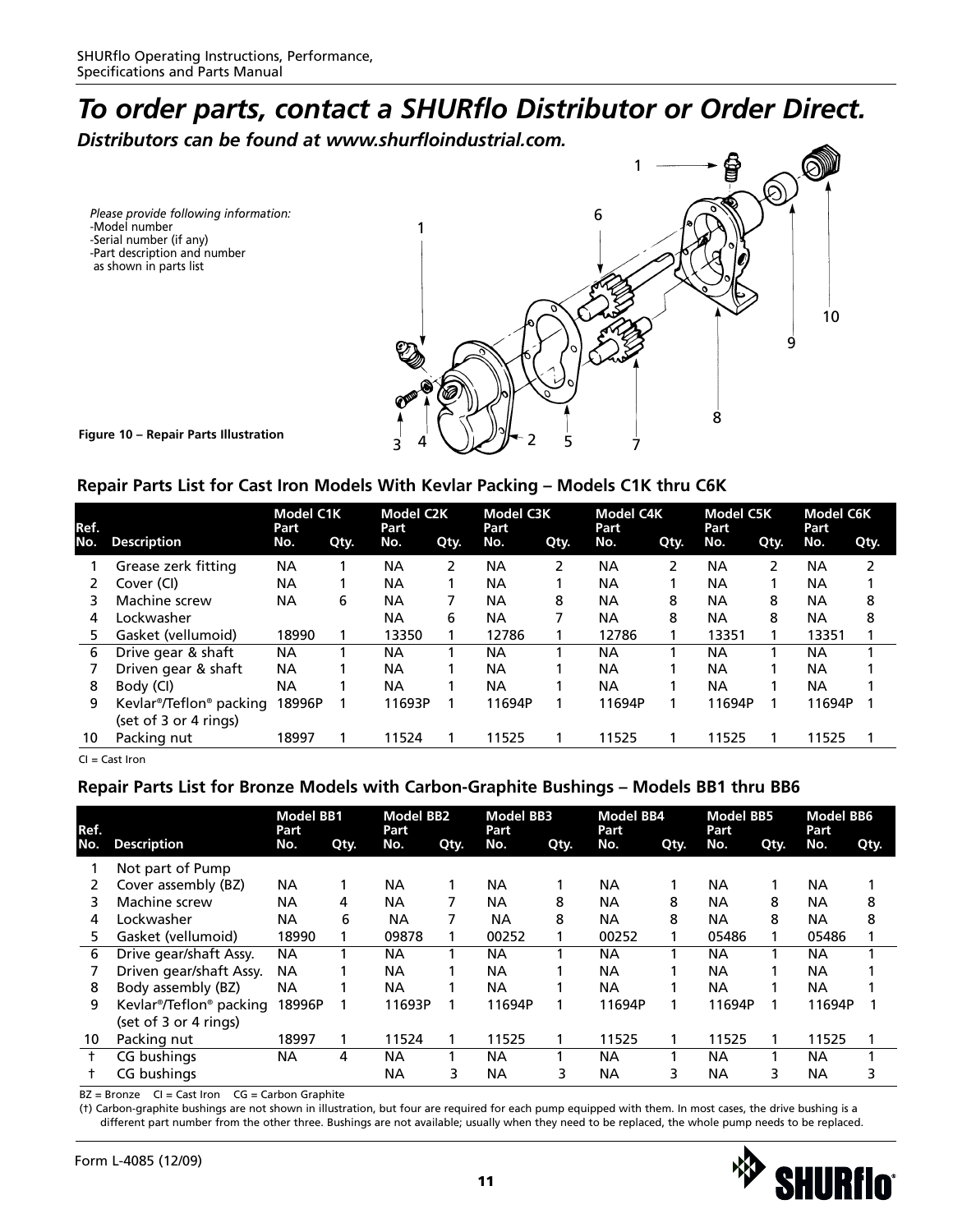*Distributors can be found at www.shurfloindustrial.com.*

*Please provide following information:* -Model number -Serial number (if any) -Part description and number as shown in parts list



**Figure 11 – Repair Parts Illustration**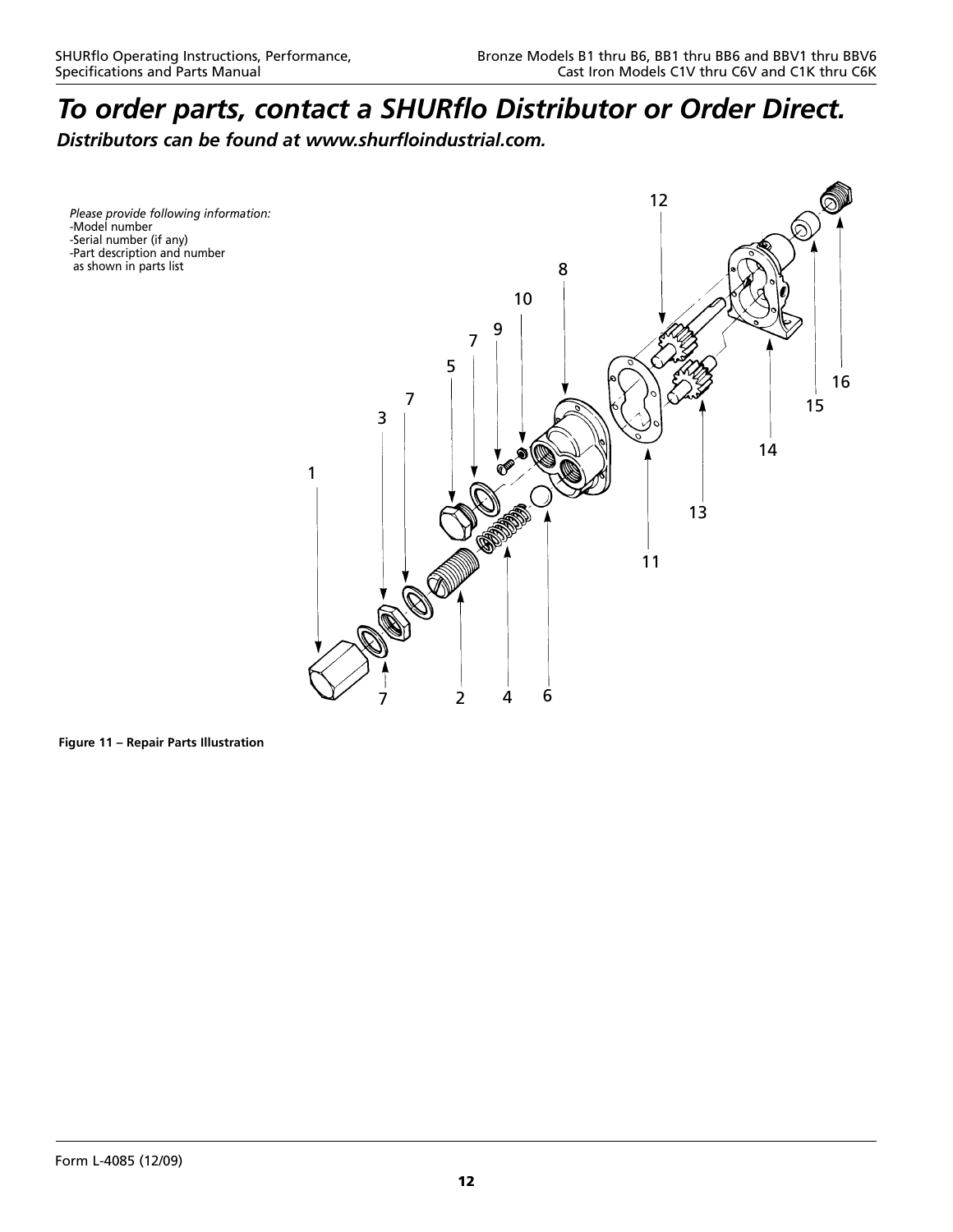| Ref.       |                         | <b>Model BBV1</b><br><b>Part</b> |      | <b>Model BBV2</b><br>Part |     | <b>Model BBV3</b><br>Part |     | <b>Model BBV4</b><br>Part |     | <b>Model BBV5</b><br>Part |     | <b>Model BBV6</b><br>Part |     |
|------------|-------------------------|----------------------------------|------|---------------------------|-----|---------------------------|-----|---------------------------|-----|---------------------------|-----|---------------------------|-----|
| No.        | <b>Description</b>      | No.                              | Qty. |                           | No. | Qty.                      | No. | Qty.                      | No. | Qty.                      | No. | Qty.                      | No. |
|            | Valve cap (brass)       | <b>NA</b>                        |      | <b>NA</b>                 | 1   | <b>NA</b>                 |     | <b>NA</b>                 |     | NА                        |     | <b>NA</b>                 |     |
| 2          | Valve stem (brass)      | <b>NA</b>                        |      | <b>NA</b>                 |     | <b>NA</b>                 |     | <b>NA</b>                 |     | NА                        |     | <b>NA</b>                 |     |
| 3          | Valve locknut           | <b>NA</b>                        |      | NА                        |     | <b>NA</b>                 |     | <b>NA</b>                 |     | NА                        |     | <b>NA</b>                 |     |
| 4          | Valve spring (17-7 SS)  | <b>NA</b>                        |      | ΝA                        |     | <b>NA</b>                 |     | <b>NA</b>                 |     | NA                        |     | <b>NA</b>                 |     |
| 5          | Hex plug                | <b>NA</b>                        |      | <b>NA</b>                 |     | <b>NA</b>                 |     | <b>NA</b>                 |     | NА                        |     | <b>NA</b>                 |     |
| 6          | Ball (300 Series SS)    | <b>NA</b>                        |      | <b>NA</b>                 |     | <b>NA</b>                 |     | <b>NA</b>                 | 1   | NА                        |     | NА                        |     |
|            | Valve gasket            | 11582                            |      | 11582                     | 1   | 11582                     |     | 11582                     |     | 11583                     |     | 11583                     |     |
| 8          | Cover assembly (BZ)     | <b>NA</b>                        |      | <b>NA</b>                 |     | <b>NA</b>                 |     | <b>NA</b>                 |     | <b>NA</b>                 |     | <b>NA</b>                 |     |
| 9          | Machine screw           | <b>NA</b>                        | 8    | <b>NA</b>                 | 8   | <b>NA</b>                 | 8   | <b>NA</b>                 | 8   | NА                        | 8   | <b>NA</b>                 | 8   |
| 10         | Lockwasher              | <b>NA</b>                        | 7    | <b>NA</b>                 | 7   | <b>NA</b>                 | 8   | <b>NA</b>                 | 8   | NА                        | 8   | <b>NA</b>                 | 8   |
| 11         | Gasket (vellumoid)      | 09878                            |      | 09878                     |     | 00252                     |     | 00252                     |     | 05486                     |     | 05486                     |     |
| 12         | Drive gear/shaft Assy.  | <b>NA</b>                        |      | <b>NA</b>                 | 1   | <b>NA</b>                 |     | <b>NA</b>                 | 1   | NА                        |     | NА                        |     |
| 13         | Driven gear/shaft Assy. | <b>NA</b>                        |      | NA                        |     | <b>NA</b>                 |     | <b>NA</b>                 |     | NA                        |     | <b>NA</b>                 |     |
| 14         | Body assembly (BZ)      | <b>NA</b>                        |      | <b>NA</b>                 |     | <b>NA</b>                 |     | <b>NA</b>                 |     | NА                        |     | <b>NA</b>                 |     |
| 15         | Kevlar®/Teflon® packing | 11693P                           |      | 11693P                    | 1   | 11694P                    |     | 11694P                    |     | 11694P                    | 1   | 11694P                    |     |
|            | (set of 3 or 4 rings)   |                                  |      |                           |     |                           |     |                           |     |                           |     |                           |     |
| 16         | Packing nut             | 11524                            |      | 11524                     |     | 11525                     |     | 11525                     |     | 11525                     |     | 11525                     |     |
| $\ddagger$ | <b>CG Bushings</b>      | <b>NA</b>                        | 3    | <b>NA</b>                 | 3   | <b>NA</b>                 | 3   | <b>NA</b>                 | 3   | NА                        | 3   | <b>NA</b>                 | 3   |
|            | <b>CG Bushings</b>      | NА                               |      | ΝA                        |     | ΝA                        |     | ΝA                        |     | NΑ                        |     | ΝA                        |     |

# **Repair Parts List for Bronze Models with Carbon-Graphite Bushings and Relief Valve – Models BBV1 thru BBV6**

 $BZ =$  Bronze  $CI =$  Cast Iron  $CG =$  Carbon Graphite  $SS =$  Stainless Steel

(†) Carbon-graphite bushings are not shown in illustration, but four are required for each pump equipped with them. In most cases, the drive bushing is a different part number from the other three. Bushings are not available; usually when they need to be replaced, the whole pump needs to be replaced.



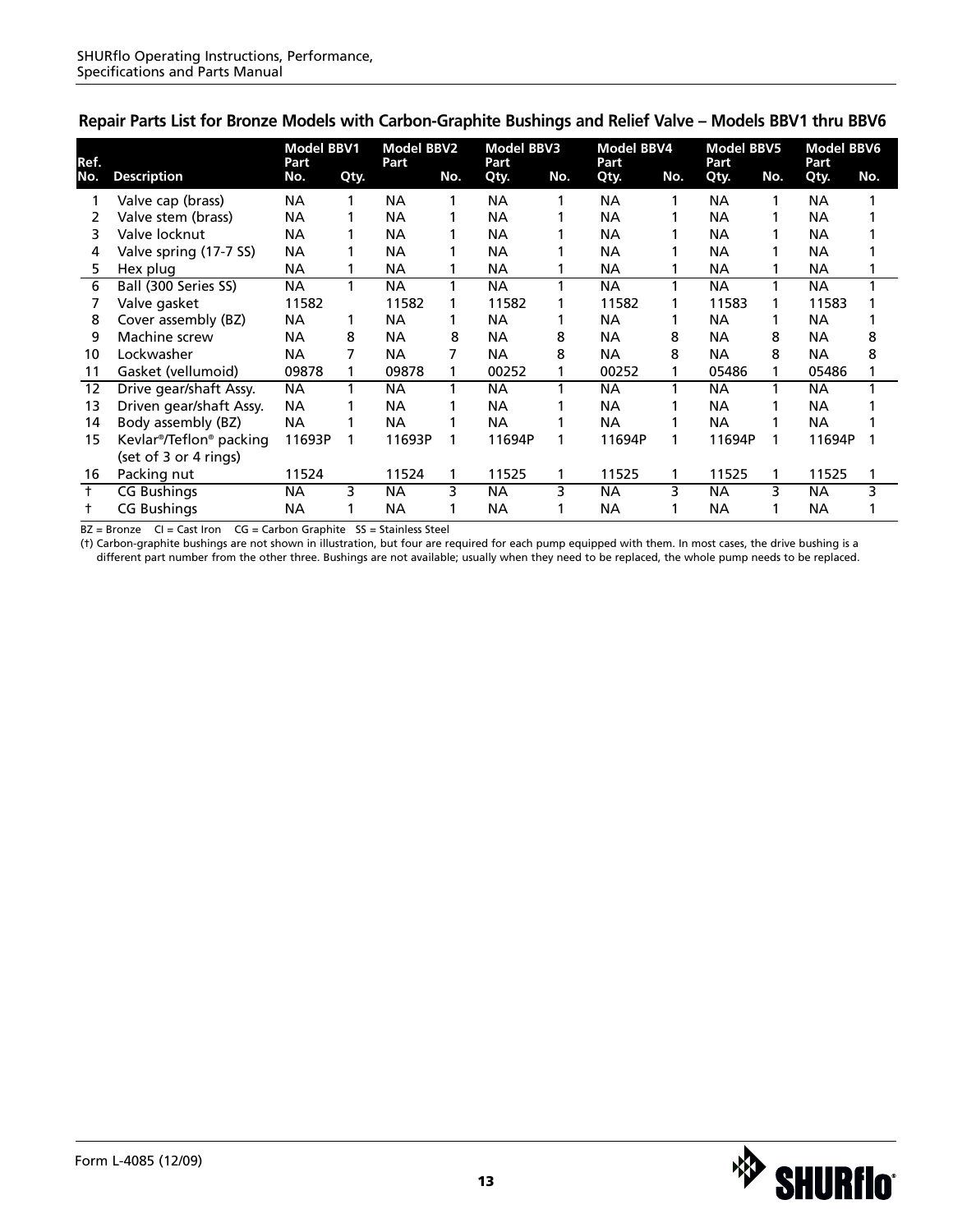*Distributors can be found at www.shurfloindustrial.com.* 

*Please provide following information:* -Model number -Serial number (if any) -Part description and number as shown in parts list



**Figure 12 – Repair Parts Illustration** 

# **Repair Parts List for Cast Iron Models With Viton Lip Seal – Models C1V thru C6V**

|                                        | <b>Part No. For Model:</b> |       |                  |           |           |           |      |  |  |  |  |  |
|----------------------------------------|----------------------------|-------|------------------|-----------|-----------|-----------|------|--|--|--|--|--|
| <b>Description</b>                     | C1V                        | C2V   | C <sub>3</sub> V | C4V       | C5V       | C6V       | Qty. |  |  |  |  |  |
|                                        | 14996                      | 13353 | 13354            | 13354     | 13354     | 13354     |      |  |  |  |  |  |
| Cover (CI)                             | NА                         | NА    | NА               | <b>NA</b> | ΝA.       | NA.       |      |  |  |  |  |  |
| Machine screw                          | 12686                      | 12686 | 12686            | 12686     | 12686     | 12686     | 8    |  |  |  |  |  |
| Gasket (vellumoid)                     | 18990                      | 13350 | 12786            | 12786     | 13351     | 13351     |      |  |  |  |  |  |
| Drive Gear & Shaft Assy.               | ΝA                         | ΝA    | NА               | <b>NA</b> | NА        | NА        |      |  |  |  |  |  |
| Driven Gear & Shaft Assy.              | NА                         | NА    | NА               | NА        | NА        | NА        |      |  |  |  |  |  |
| Body (CI)                              | ΝA                         | NА    | <b>NA</b>        | <b>NA</b> | NА        | NА        |      |  |  |  |  |  |
| Lip seal, Viton                        | 11674                      | 11674 | 2107-0002        | 2107-0002 | 2107-0002 | 2107-0002 |      |  |  |  |  |  |
| Lip seal, Buna-N (optional)            | 19205                      | 19205 | 10514C           | 10514C    | 10514C    | 10514C    |      |  |  |  |  |  |
| Ball                                   | NА                         | NА    | NА               | NА        | NА        | ΝA        |      |  |  |  |  |  |
| (reverse rotation pressure stabilizer) |                            |       |                  |           |           |           |      |  |  |  |  |  |
| <b>Retainer Pin</b>                    | ΝA                         | ΝA    | NА               | NА        | NА        | NА        |      |  |  |  |  |  |
|                                        | Retaining ring             |       |                  |           |           |           |      |  |  |  |  |  |

 $Cl =$  Cast Iron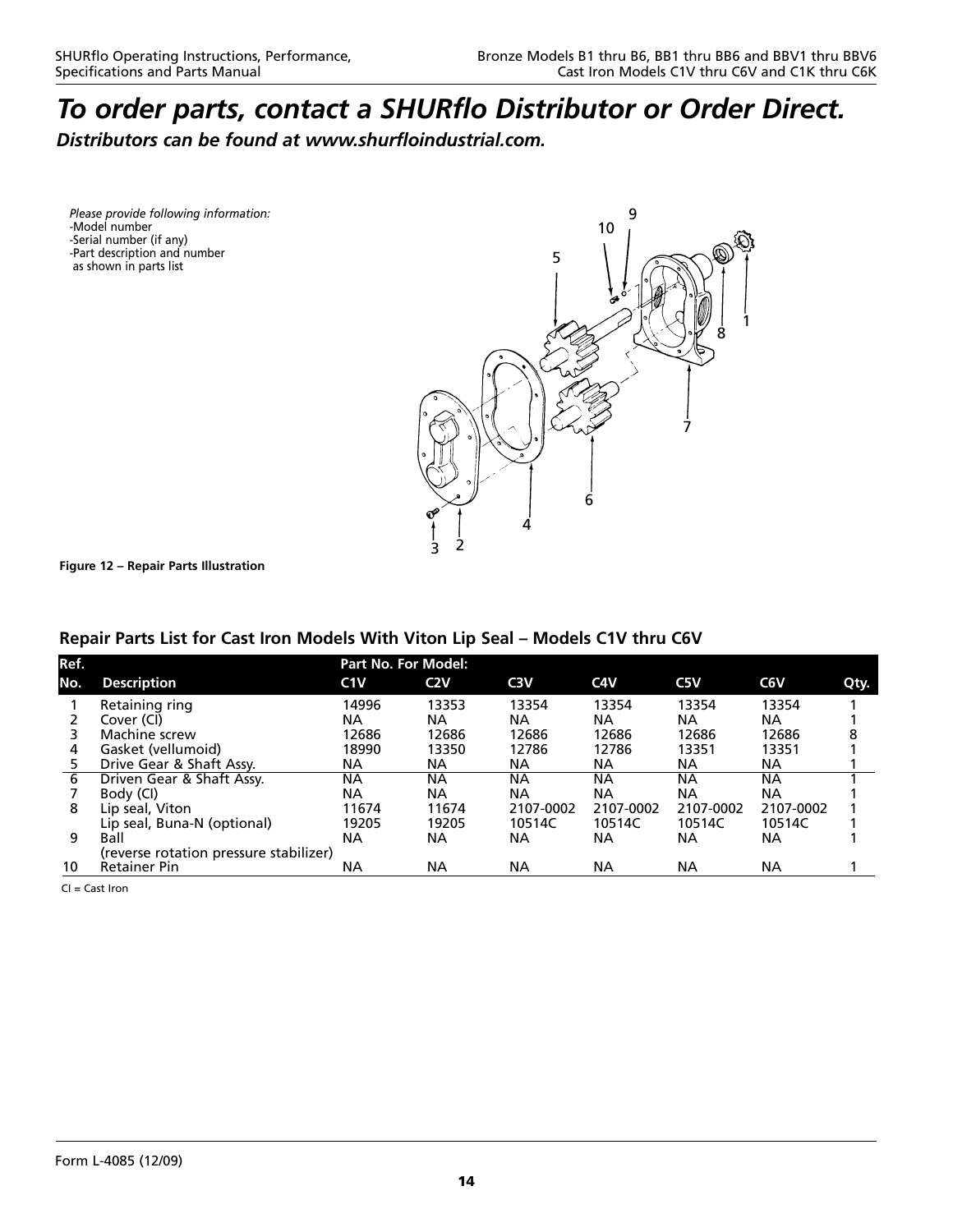# **Notes**